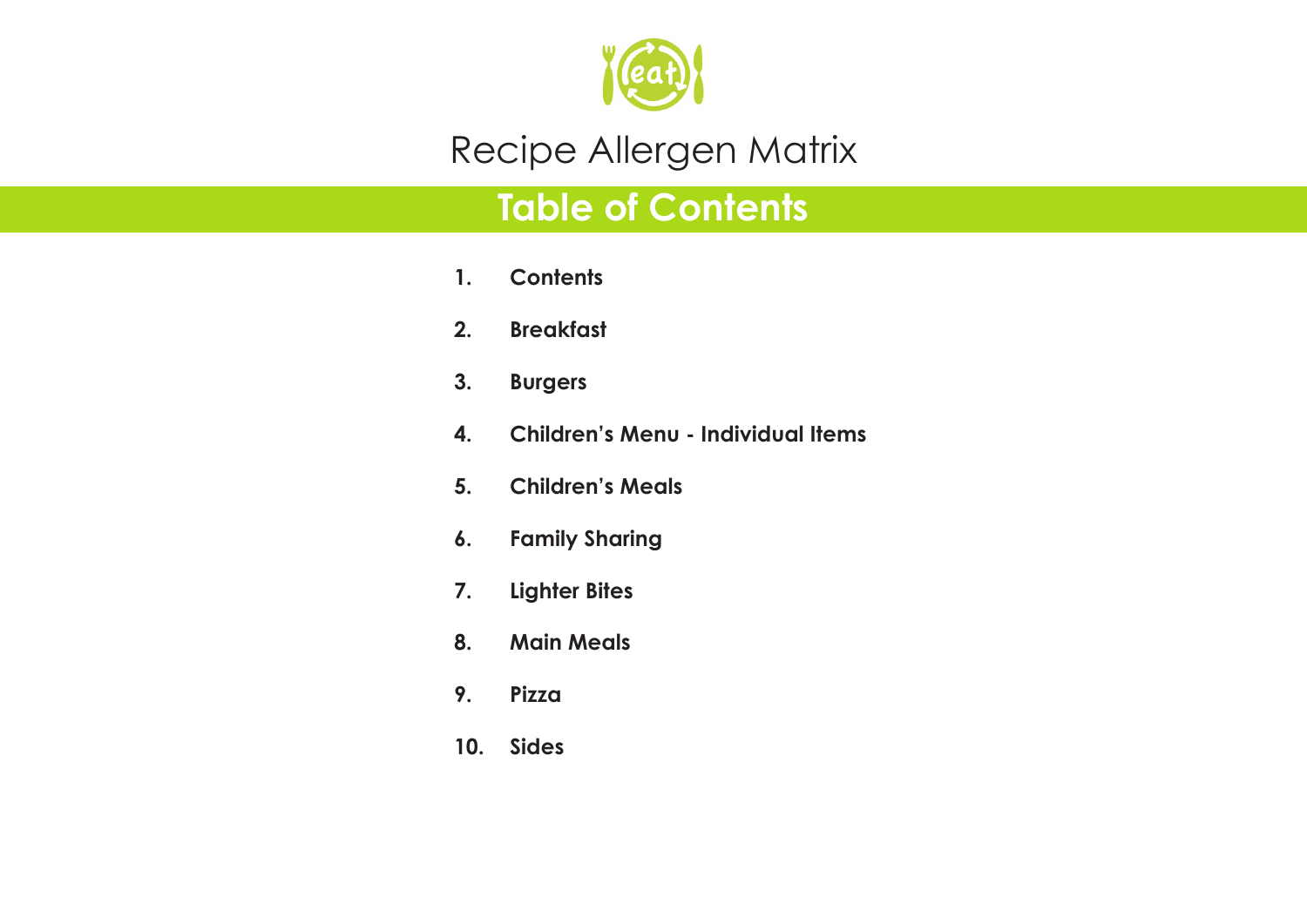Please check with the kitchen should a query arise from a customer regarding their chosen dish.

YES = Recipe contains allergen.

No = Recipe does not contain allergen.

MAY = Recipe may contain allergen.

| <b>Recipe</b>                                        | Cereal:    | Wheat      | Rye        | Spelt     | Oats       | Barley     | Kanut     | Gluten < 20ppm? | Crusta    | Eggs       | Fish      | Peanuts | Soya       | $\tilde{\overline{\mathbf{z}}}$ | Nuts      | Almond nuts | Hazelnuts | <b>Walnuts</b> | <b>Nuts</b><br>Cash |           | <b>Nuts</b> | Pistachio nuts | Celery    | Mustard | ്ഗ്        | Dioxide<br>Sulphur | Lupin     | Mollus |
|------------------------------------------------------|------------|------------|------------|-----------|------------|------------|-----------|-----------------|-----------|------------|-----------|---------|------------|---------------------------------|-----------|-------------|-----------|----------------|---------------------|-----------|-------------|----------------|-----------|---------|------------|--------------------|-----------|--------|
| 360 - BREAKFAST - SAUSAGE BRIOCHE<br><b>ROLL</b>     | YES        | <b>YES</b> | <b>MAY</b> | <b>No</b> | <b>MAY</b> | MAY        | No        | No              | No.       | <b>YES</b> | No        | No      | <b>YES</b> | <b>YES</b>                      | No        | No          | No.       | No             | No                  | No        | No          | No             | No        | No.     | MAY        | <b>YES</b>         | No        | No     |
| 360 - BREAKFAST - PANCAKES                           | <b>YES</b> | <b>YES</b> | No         | MAY       | No         | No         | No        | No              | No        | <b>YES</b> | No        | No      | No         | <b>YES</b>                      | <b>No</b> | No          | No        | No             | No                  | No        | No          | No             | No        | No      | No         | No                 | No        | No     |
| 360 - BREAKFAST - 2 SLICES OF TOAST                  | <b>YES</b> | <b>YES</b> | MAY        | <b>No</b> | MAY        | <b>MAY</b> | <b>No</b> | <b>No</b>       | <b>No</b> | No.        | <b>No</b> | No      | <b>YES</b> | <b>YES</b>                      | No        | No          | <b>No</b> | <b>No</b>      | <b>No</b>           | <b>No</b> | <b>No</b>   | <b>No</b>      | <b>No</b> | No.     | <b>No</b>  | No                 | <b>No</b> | No     |
| 360 - BREAKFAST - BACON ROLL                         | <b>YES</b> | <b>YES</b> | MAY        | <b>No</b> | MAY        | <b>MAY</b> | No        | No              | No        | <b>YES</b> | No        | No      | MAY        | <b>YES</b>                      | No        | No          | No        | <b>No</b>      | No                  | No        | <b>No</b>   | No             | <b>No</b> | No      | <b>MAY</b> | No                 | No        | No     |
| 360 - BREAKFAST - ON TOAST -<br><b>SCRAMBLED EGG</b> | <b>YES</b> | <b>YES</b> | MAY        | No        | MAY        | MAY        | No        | No              | No        | <b>YES</b> | No        | No      | <b>YES</b> | <b>YES</b>                      | No        | No          | No.       | No             | No                  | No        | No          | No             | No        | No.     | No         | No                 | No        | No     |
| 360 - BREAKFAST - ON TOAST - FRIED<br>EGG            | <b>YES</b> | <b>YES</b> | MAY        | <b>No</b> | MAY        | MAY        | No        | No              | No        | <b>YES</b> | No        | No      | <b>YES</b> | <b>YES</b>                      | No        | No          | No        | No             | No                  | No        | No          | No             | No        | No      | No         | No                 | No        | No     |
| 360 - BREAKFAST - ON TOAST - BEANS                   | <b>YES</b> | <b>YES</b> | MAY        | No        | <b>MAY</b> | MAY        | No        | No              | <b>No</b> | <b>No</b>  | <b>No</b> | No      | <b>YES</b> | <b>YES</b>                      | <b>No</b> | No          | No        | <b>No</b>      | <b>No</b>           | No.       | <b>No</b>   | No             | No        | No      | No         | No                 | No        | No     |
| *360 - BREAKFAST - 360 VEGETARIAN                    | <b>YES</b> | <b>YES</b> | <b>No</b>  | <b>No</b> | <b>No</b>  | No.        | <b>No</b> | <b>No</b>       | No        | <b>YES</b> | <b>No</b> | No      | No.        | No.                             | <b>No</b> | <b>No</b>   | <b>No</b> | <b>No</b>      | <b>No</b>           | No.       | No.         | No.            | <b>No</b> | No.     | <b>No</b>  | <b>No</b>          | <b>No</b> | No     |
| *360 - BREAKFAST - CHILDRENS 360<br>VEGETARIAN       | <b>YES</b> | <b>YES</b> | No         | <b>No</b> | No         | No         | No        | No              | No        | <b>YES</b> | No        | No      | No         | <b>No</b>                       | <b>No</b> | No          | No        | No             | No                  | <b>No</b> | <b>No</b>   | No             | No        | No      | No         | No                 | No        | No     |
| 360 - BREAKFAST - CHILDRENS 360<br><b>STARTER</b>    | <b>YES</b> | <b>YES</b> | No         | <b>No</b> | No         | No         | No        | No              | No        | <b>YES</b> | No        | No      | No         | No                              | No        | No          | <b>No</b> | No             | No                  | No        | No          | No             | No        | No      | No         | YES                | No        | No     |
| * 360 - BREAKFAST - 360 STARTER                      | <b>YES</b> | <b>YES</b> | No         | <b>No</b> | No         | No         | No        | No              | No        | <b>YES</b> | No        | No      | No         | <b>MAY</b>                      | <b>No</b> | No          | <b>No</b> | No             | No                  | No        | <b>No</b>   | No             | No        | No      | No         | <b>YES</b>         | No        | No     |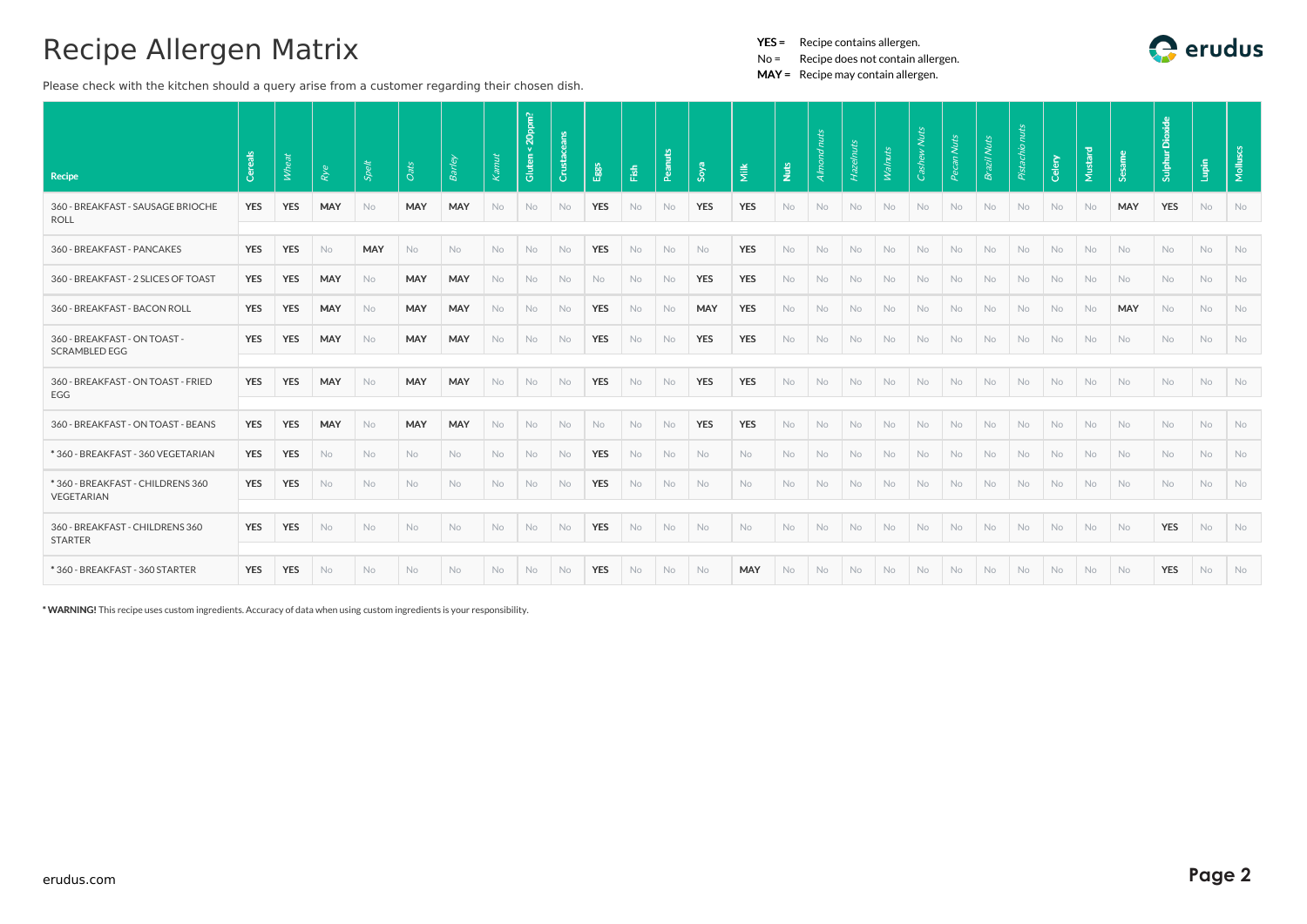Please check with the kitchen should a query arise from a customer regarding their chosen dish.

YES = Recipe contains allergen.

No = Recipe does not contain allergen.

| Recipe                        |            |            |     |           |           |            | ೪         | ∼<br>20 <sub>p</sub><br>Gluten |           |            | Fish      | P <sub>ear</sub> | Soya       | 道.         | $\frac{15}{2}$ | $\vec{c}$<br>$\frac{1}{2}$ | uts<br>$\mathbb{R}$ | ts<br>$\mathbb{R}^N$ | ÌЦ        |           |           |     | - 풉       |           |           | ulphu      |           |           |
|-------------------------------|------------|------------|-----|-----------|-----------|------------|-----------|--------------------------------|-----------|------------|-----------|------------------|------------|------------|----------------|----------------------------|---------------------|----------------------|-----------|-----------|-----------|-----|-----------|-----------|-----------|------------|-----------|-----------|
| 360 - CHICKEN BURGER          | <b>YES</b> | <b>YES</b> | MAY | <b>No</b> | MAY       | MAY        | No        | No                             | <b>No</b> | <b>YES</b> | No.       | <b>No</b>        | MAY        | <b>YES</b> | <b>No</b>      | No                         | No                  | <b>No</b>            | <b>No</b> | <b>No</b> | <b>No</b> | No. | <b>No</b> | <b>No</b> | MAY       | <b>No</b>  | <b>No</b> | <b>No</b> |
| 360 - VEGETARIAN BURGER       | <b>No</b>  | No         | No  | <b>No</b> | <b>No</b> | <b>No</b>  | No        | <b>YES</b>                     | <b>No</b> | No         | <b>No</b> | <b>No</b>        | No         | No         | No             | No                         | No                  | No                   | <b>No</b> | <b>No</b> | <b>No</b> | No. | <b>No</b> | <b>No</b> | <b>No</b> | No.        | No        | <b>No</b> |
| 360 - CHEESE AND BACON BURGER | YES        | <b>YES</b> | MAY | No        | MAY       | <b>MAY</b> | <b>No</b> | No                             | <b>No</b> | <b>YES</b> | No.       | No               | <b>YES</b> | <b>YES</b> | No             | No                         | No                  | No                   | <b>No</b> | <b>No</b> | No        | No. | No        | <b>No</b> | MAY       | <b>YES</b> | <b>No</b> | <b>No</b> |
| 360 - CLASSIC 360 BEEF BURGER | <b>YES</b> | <b>YES</b> | MAY | <b>No</b> | MAY       | MAY        | No        | <b>No</b>                      | <b>No</b> | <b>YES</b> | <b>No</b> | No               | <b>YES</b> | <b>YES</b> | <b>No</b>      | No                         | No                  | <b>No</b>            | No        | <b>No</b> | No.       | No. | No.       | No.       | MAY       | <b>YES</b> | <b>No</b> | <b>No</b> |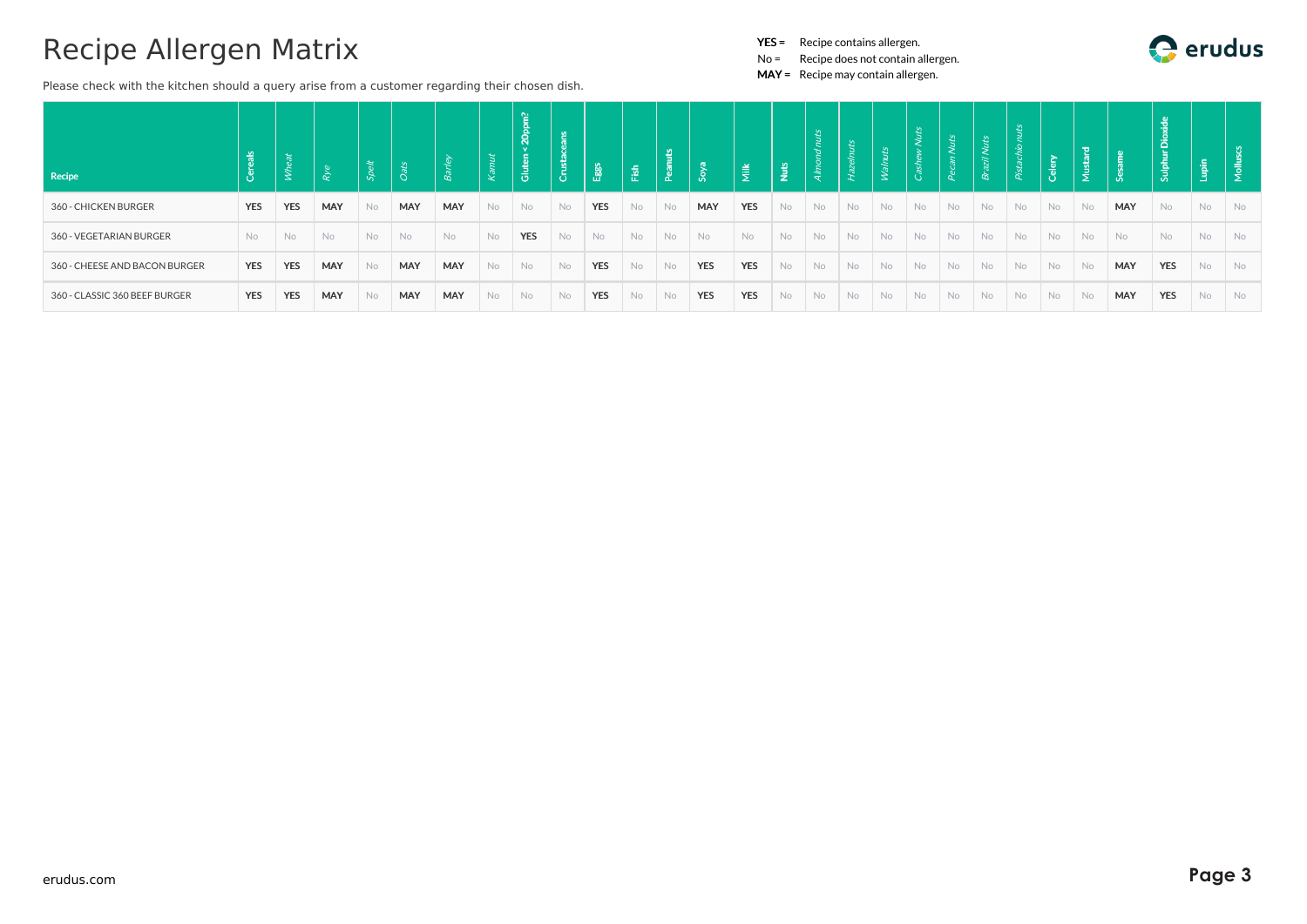Please check with the kitchen should a query arise from a customer regarding their chosen dish.

- YES = Recipe contains allergen.
- No = Recipe does not contain allergen.

| Recipe                               | Cereals    | Wheat      | Rye       | <b>Spelt</b> | Oats      | <b>Barley</b> | Kamut | 20ppm?<br>Gluten | eans<br>Crustace | E <sub>gg</sub> s | $\frac{6}{12}$ | Peanuts   | Soya       | $\tilde{\overline{\underline{\mathsf{z}}}}$ | Nuts | Almond nuts | Hazelnu   | Walnuts   | <b>Nuts</b><br>Cash | <b>Nuts</b> | <b>Nuts</b><br>Brazil | Pistachio nuts | Celery    | Mustard   | Sam<br>ي. | c<br><b>Sulphur</b> | Lupin     | Mollus    |
|--------------------------------------|------------|------------|-----------|--------------|-----------|---------------|-------|------------------|------------------|-------------------|----------------|-----------|------------|---------------------------------------------|------|-------------|-----------|-----------|---------------------|-------------|-----------------------|----------------|-----------|-----------|-----------|---------------------|-----------|-----------|
|                                      |            |            |           |              |           |               |       |                  |                  |                   |                |           |            |                                             |      |             |           |           |                     |             |                       |                |           |           |           |                     |           |           |
| 360 - CHILDRENS CHEESE BURGER        | <b>YES</b> | <b>YES</b> | No        | No           | No        | No            | No    | <b>No</b>        | No               | No.               | <b>No</b>      | No        | <b>YES</b> | <b>YES</b>                                  | No   | No          | No.       | No.       | No.                 | No.         | <b>No</b>             | <b>No</b>      | No        | No        | MAY       | <b>YES</b>          | No        | <b>No</b> |
| 360 - CHILDS PEAS                    | <b>No</b>  | <b>No</b>  | <b>No</b> | No           | <b>No</b> | <b>No</b>     | No    | <b>YES</b>       | No.              | No.               | No.            | No        | No         | No                                          | No   | No          | No.       | No.       | No.                 | No.         | No                    | <b>No</b>      | <b>No</b> | <b>No</b> | <b>No</b> | <b>No</b>           | No.       | <b>No</b> |
| 360 - CHILDS SWEETCORN               | <b>No</b>  | No.        | No        | No           | No        | No            | No    | <b>No</b>        | No               | <b>No</b>         | <b>No</b>      | No        | No         | No                                          | No   | No          | <b>No</b> | <b>No</b> | No.                 | <b>No</b>   | <b>No</b>             | No             | No        | No        | No        | No                  | No        | <b>No</b> |
| 360 - CHILDS BEANS                   | <b>No</b>  | No.        | No        | No           | <b>No</b> | No            | No    | <b>YES</b>       | No               | No.               | <b>No</b>      | No        | No         | No.                                         | No   | No          | No.       | No.       | No.                 | No.         | No.                   | <b>No</b>      | No        | No        | <b>No</b> | <b>No</b>           | <b>No</b> | No        |
| 360 - CHILD GARLIC BREAD             | <b>YES</b> | <b>YES</b> | <b>No</b> | No           | No        | No            | No    | <b>No</b>        | No               | <b>No</b>         | <b>No</b>      | No        | MAY        | MAY                                         | No   | No          | <b>No</b> | No        | No.                 | No          | <b>No</b>             | <b>No</b>      | No        | No        | <b>No</b> | No                  | No        | <b>No</b> |
| 360 - CHILDS RICE                    | <b>No</b>  | <b>No</b>  | No        | No           | <b>No</b> | No            | No    | No               | No               | No                | <b>No</b>      | No        | No         | No                                          | No   | No          | No        | No.       | No.                 | No          | <b>No</b>             | <b>No</b>      | <b>No</b> | No        | No        | No                  | No        | <b>No</b> |
| 360 - CHILDS JACKET POTATO           | <b>No</b>  | <b>No</b>  | No        | No           | No        | No            | No    | <b>YES</b>       | No               | No                | No             | No        | No         | No                                          | No   | No          | No        | <b>No</b> | <b>No</b>           | No          | No                    | <b>No</b>      | No        | No        | <b>No</b> | No                  | No        | <b>No</b> |
| 360 - CHILDS FRIES                   | <b>No</b>  | <b>No</b>  | No.       | No           | No        | No            | No    | <b>YES</b>       | No               | No.               | <b>No</b>      | No        | No         | No                                          | No   | No          | No        | No.       | No.                 | No          | No                    | <b>No</b>      | No        | No        | No        | <b>No</b>           | No        | <b>No</b> |
| 360 - CHILDS TRIO SAUSAGES           | <b>YES</b> | <b>YES</b> | <b>No</b> | No           | <b>No</b> | <b>No</b>     | No    | <b>No</b>        | No               | No                | No             | No        | <b>YES</b> | No                                          | No   | No          | <b>No</b> | No        | <b>No</b>           | No          | <b>No</b>             | <b>No</b>      | No        | No        | <b>No</b> | <b>YES</b>          | No        | <b>No</b> |
| 360 - CHILDS COD GOUJON              | <b>YES</b> | <b>YES</b> | No        | No           | No        | No            | No    | <b>No</b>        | MAY              | <b>No</b>         | <b>YES</b>     | No        | No         | <b>MAY</b>                                  | No   | No          | No.       | No.       | No.                 | No.         | No                    | <b>No</b>      | No        | No        | <b>No</b> | No                  | No.       | MAY       |
| 360 - CHILDS CRISPY VEGETABLE STICKS | <b>YES</b> | <b>YES</b> | No        | No           | <b>No</b> | No            | No    | No               | No               | No.               | <b>No</b>      | No        | No         | <b>No</b>                                   | No   | No          | No.       | No.       | No.                 | No.         | <b>No</b>             | <b>No</b>      | No        | No        | No        | <b>No</b>           | No        | No        |
| 360 - CHILDS CHICKEN NUGGETS         | <b>YES</b> | <b>YES</b> | <b>No</b> | No           | <b>No</b> | <b>No</b>     | No    | <b>No</b>        | No.              | <b>No</b>         | <b>No</b>      | <b>No</b> | <b>No</b>  | <b>No</b>                                   | No   | No          | <b>No</b> | <b>No</b> | No.                 | No          | No.                   | <b>No</b>      | <b>No</b> | <b>No</b> | <b>No</b> | No.                 | <b>No</b> | <b>No</b> |

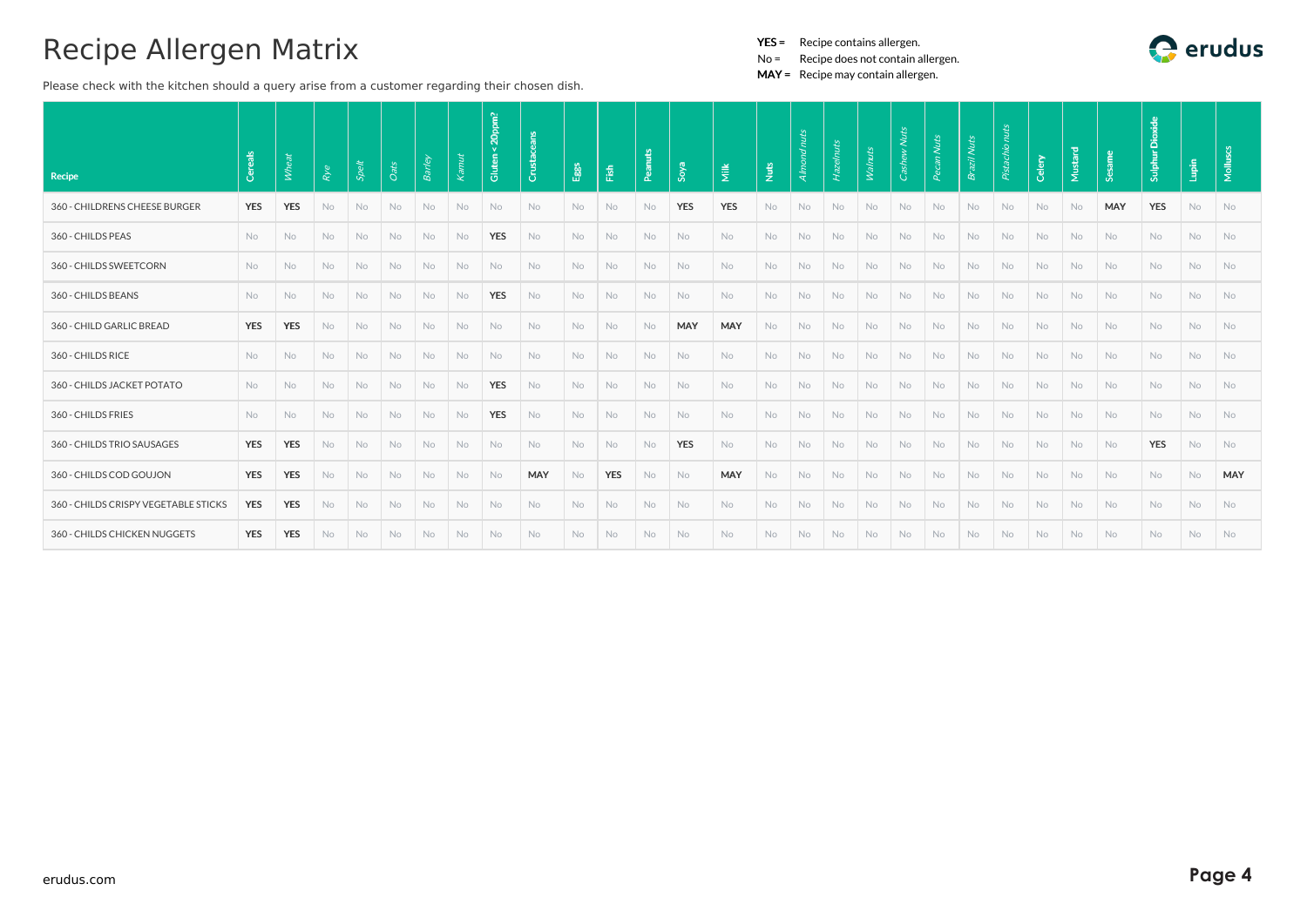Please check with the kitchen should a query arise from a customer regarding their chosen dish.

#### YES = Recipe contains allergen. No = Recipedoes notcontainallergen. MAY = Recipe may contain allergen.



| Recipe                                                | Cereals    | Wheat      | Rye       | Spelt     | Oats      | <b>Barley</b> | Kamut     | 20ppm?<br>Gluten <sub>1</sub> | Crust     | Eggs       | $\widetilde{\mathrm{E}}$ | Peanut    | Soya | $\overline{\mathsf{M}}$ ilk | Nuts      | nuts<br><b>Almond</b> | Hazelnuts | Walnuts | Cashew Nuts | Pecan Nuts | Brazil Nuts | nuts<br>Pistachio | Celery    | Mustard   | sam       | Sulphur Dioxide | Lupin     | Molluscs  |
|-------------------------------------------------------|------------|------------|-----------|-----------|-----------|---------------|-----------|-------------------------------|-----------|------------|--------------------------|-----------|------|-----------------------------|-----------|-----------------------|-----------|---------|-------------|------------|-------------|-------------------|-----------|-----------|-----------|-----------------|-----------|-----------|
| 360 - JACKET POTATO TUNA MAYO<br><b>CHILDS</b>        | No         | <b>No</b>  | <b>No</b> | No.       | No        | <b>No</b>     | No        | No                            | No        | <b>YES</b> | <b>YES</b>               | No.       | No   | <b>No</b>                   | No.       | <b>No</b>             | <b>No</b> | No      | No          | <b>No</b>  | <b>No</b>   | No                | No        | <b>No</b> | No        | No              | <b>No</b> | No        |
| 360 - JACKET POTATO CHEESE AND<br><b>BEANS CHILDS</b> | No         | No         | <b>No</b> | <b>No</b> | No        | <b>No</b>     | No        | YES                           | <b>No</b> | <b>No</b>  | No                       | No        | No   | YES                         | No        | No                    | No        | No      | No          | No         | No          | <b>No</b>         | No        | No        | No        | No              | No        | No        |
| 360 - JACKET POTATO CHEESE CHILDS                     | <b>No</b>  | <b>No</b>  | <b>No</b> | No        | No        | No            | <b>No</b> | YES                           | No.       | No.        | No                       | <b>No</b> | No   | YES                         | No        | <b>No</b>             | <b>No</b> | No      | No          | No         | No          | No                | <b>No</b> | No        | <b>No</b> | <b>No</b>       | No        | No        |
| 360 - PESTO PASTA CHILDS                              | <b>YES</b> | <b>YES</b> | <b>No</b> | <b>No</b> | <b>No</b> | No.           | <b>No</b> | <b>No</b>                     | No.       | <b>No</b>  | <b>No</b>                | No.       | MAY  | <b>YES</b>                  | No.       | No.                   | No.       | No      | <b>No</b>   | <b>No</b>  | <b>No</b>   | No                | <b>No</b> | No.       | <b>No</b> | <b>YES</b>      | <b>No</b> | No        |
| 360 - TOMATO AND HERB PASTA CHILDS                    | <b>YES</b> | YES        | <b>No</b> | No        | No        | <b>No</b>     | No        | No                            | No        | No         | No                       | <b>No</b> | MAY  | <b>YES</b>                  | <b>No</b> | <b>No</b>             | <b>No</b> | No      | No          | <b>No</b>  | No          | No                | No        | No.       | <b>No</b> | No              | <b>No</b> | No        |
| 360 - TRIO SAUSAGES CHIPS BEAN                        | <b>YES</b> | <b>YES</b> | <b>No</b> | No        | No        | <b>No</b>     | <b>No</b> | <b>No</b>                     | <b>No</b> | No         | <b>No</b>                | No.       | YES  | <b>No</b>                   | No.       | <b>No</b>             | <b>No</b> | No      | No          | <b>No</b>  | <b>No</b>   | No                | <b>No</b> | <b>No</b> | <b>No</b> | YES             | <b>No</b> | <b>No</b> |
| 360 - COD GOUJONS CHIPS PEAS CHILD                    | <b>YES</b> | <b>YES</b> | <b>No</b> | No        | No        | <b>No</b>     | No        | No                            | MAY       | No         | <b>YES</b>               | <b>No</b> | No   | MAY                         | <b>No</b> | <b>No</b>             | <b>No</b> | No      | No          | <b>No</b>  | No          | No                | <b>No</b> | No.       | No.       | No              | <b>No</b> | MAY       |
| 360 - CRISPY VEGETABLE STICKS CHIPS<br>SWEETCORN      | <b>YES</b> | YES        | <b>No</b> | <b>No</b> | No        | <b>No</b>     | No        | No                            | No        | No         | <b>No</b>                | <b>No</b> | No   | <b>No</b>                   | No.       | No                    | <b>No</b> | No      | No          | <b>No</b>  | No          | No                | No        | <b>No</b> | <b>No</b> | No              | No        | No        |
| 360 - CHICKEN NUGGETS CHIPS AND<br><b>BEANS</b>       | YES        | YES        | <b>No</b> | No        | No        | <b>No</b>     | No        | No                            | <b>No</b> | No         | No                       | No        | No   | No                          | <b>No</b> | No                    | No        | No      | No          | No         | <b>No</b>   | No                | No        | No        | <b>No</b> | No              | No        | No        |
| 360 - TIKKA MASALA CHICKEN CHILDS                     | YES        | YES        | <b>No</b> | <b>No</b> | No        | No            | No        | No                            | No        | No         | No                       | No        | No   | YES                         | <b>No</b> | No                    | No        | No      | No          | No         | No          | No                | No        | <b>No</b> | No        | No              | No        | <b>No</b> |
| 360 - VEGGIE CURRY CHILDS                             | <b>YES</b> | <b>YES</b> | <b>No</b> | <b>No</b> | No        | <b>No</b>     | <b>No</b> | <b>No</b>                     | <b>No</b> | No         | No.                      | No.       | No   | <b>No</b>                   | No.       | <b>No</b>             | <b>No</b> | No      | <b>No</b>   | <b>No</b>  | <b>No</b>   | No.               | <b>No</b> | No.       | No.       | <b>No</b>       | No.       | <b>No</b> |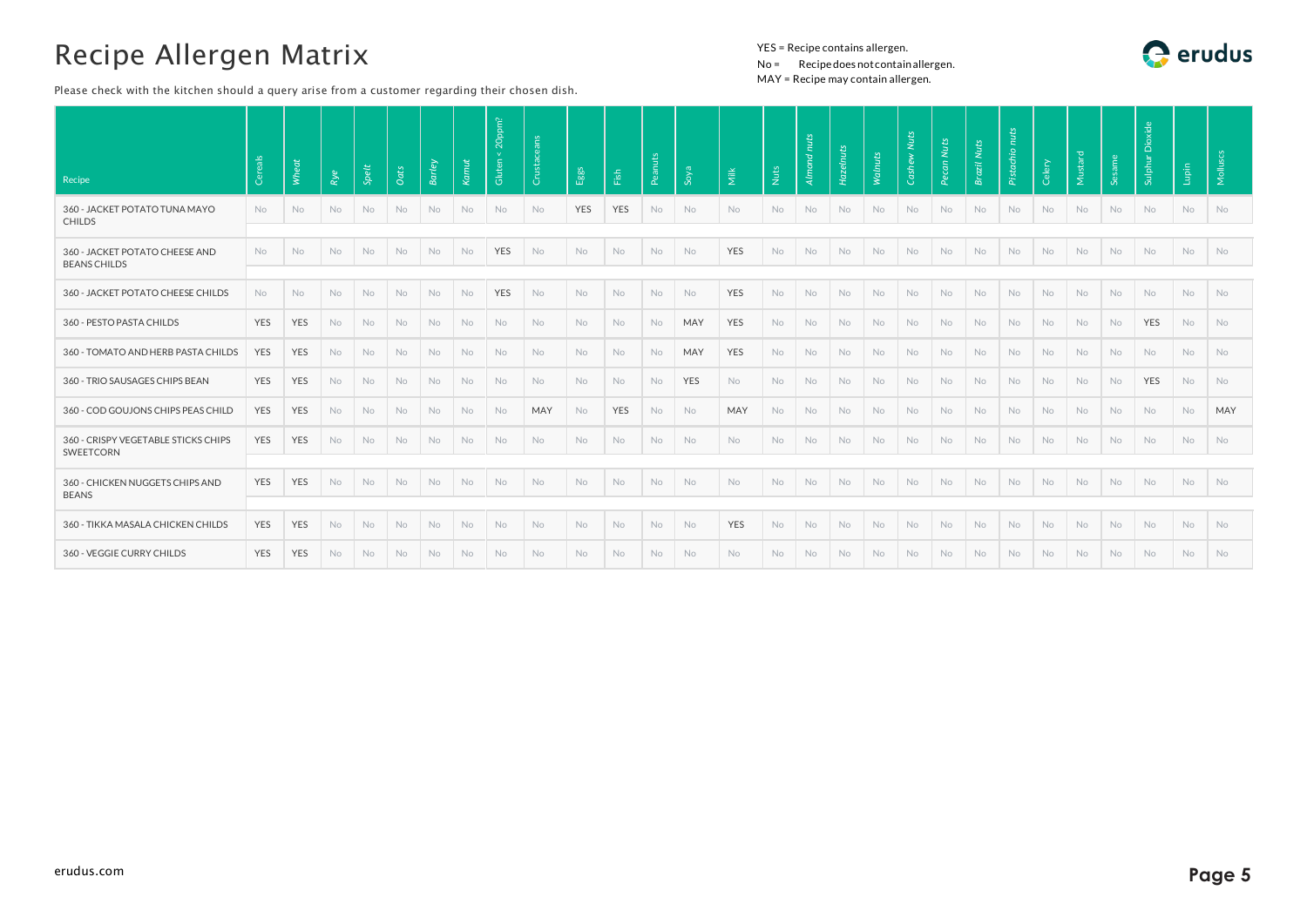Please check with the kitchen should a query arise from a customer regarding their chosen dish.

YES = Recipe contains allergen.

No = Recipe does not contain allergen.

MAY = Recipe may contain allergen.

| Recipe                           | 읔<br>Cere  | lz,        | Rye       | $\ddot{\pi}$<br>Ŕ, | <b>Oats</b> | <b>Barle</b> | Kamut     | ഘ<br>20 <sub>0</sub><br>Gluter | Crusta    | / ಜೈ       | Fish      | £<br>Pean | s <sub>oya</sub> | $\frac{3}{2}$ | $\frac{16}{2}$ | $\mathfrak{c}_1$<br>$\tilde{z}$<br>Almo | Haz       | kN        | 5         | luts | zil Nuts<br><b>Q</b> | nuts | Celery | Mustard | - LÄ      | Dioxide<br>Sulphur | lupin     | $\overline{\mathsf{R}}$ |
|----------------------------------|------------|------------|-----------|--------------------|-------------|--------------|-----------|--------------------------------|-----------|------------|-----------|-----------|------------------|---------------|----------------|-----------------------------------------|-----------|-----------|-----------|------|----------------------|------|--------|---------|-----------|--------------------|-----------|-------------------------|
| 360 - FRIES WITH GRAVY           | <b>No</b>  | <b>No</b>  | <b>No</b> | No                 | No          | <b>No</b>    | <b>No</b> | <b>YES</b>                     | <b>No</b> | <b>No</b>  | <b>No</b> | No        | No               | <b>No</b>     | No             | <b>No</b>                               | No        | <b>No</b> | <b>No</b> | No   | No                   | No   | No     | No      | <b>No</b> | <b>No</b>          | <b>No</b> | No                      |
| 360 - HOT PLATTER FAMILY SHARING | <b>YES</b> | <b>YES</b> | <b>No</b> | No                 | No          | No           | No        | No                             | No        | <b>YES</b> | No        | No        | <b>YES</b>       | <b>YES</b>    | No             | No                                      | No        | <b>No</b> | No        | No   | No                   | No   | No     | No      | No        | <b>YES</b>         | <b>No</b> | No                      |
| 360 - FRIES BBQ CHICKEN CHEESE   | <b>No</b>  | No         | <b>No</b> | No                 | No          | No           | <b>No</b> | <b>No</b>                      | No        | No         | No        | No        | No               | <b>YES</b>    | No             | No                                      | No        | <b>No</b> | No        | No   | No                   | No   | No     | No      | No        | No                 | No        | No                      |
| 360 - FRIES TOPPED CHEESE        | No         | <b>No</b>  | No        | No                 | <b>No</b>   | No           | <b>No</b> | <b>YES</b>                     | No        | No         | No        | No        | No               | <b>YES</b>    | No             | No                                      | No        | No        | No        | No   | No                   | No   | No     | No      | No        | No                 | <b>No</b> | No                      |
| 360 - FRIES                      | No         | No         | No        | No                 | No          | No           | <b>No</b> | <b>YES</b>                     | No        | No         | No        | No        | No               | <b>No</b>     | No             | No                                      | No        | <b>No</b> | No        | No   | No                   | No   | No     | No      | No        | No                 | <b>No</b> | No                      |
| *360 - NACHOS                    | MAY        | MAY        | No.       | No                 | No          | MAY          | No        | No                             | No        | No         | No        | No        | <b>MAY</b>       | <b>YES</b>    | No             | No                                      | <b>No</b> | <b>No</b> | <b>No</b> | No   | No                   | No   | No     | No      | No        | No                 | <b>No</b> | No                      |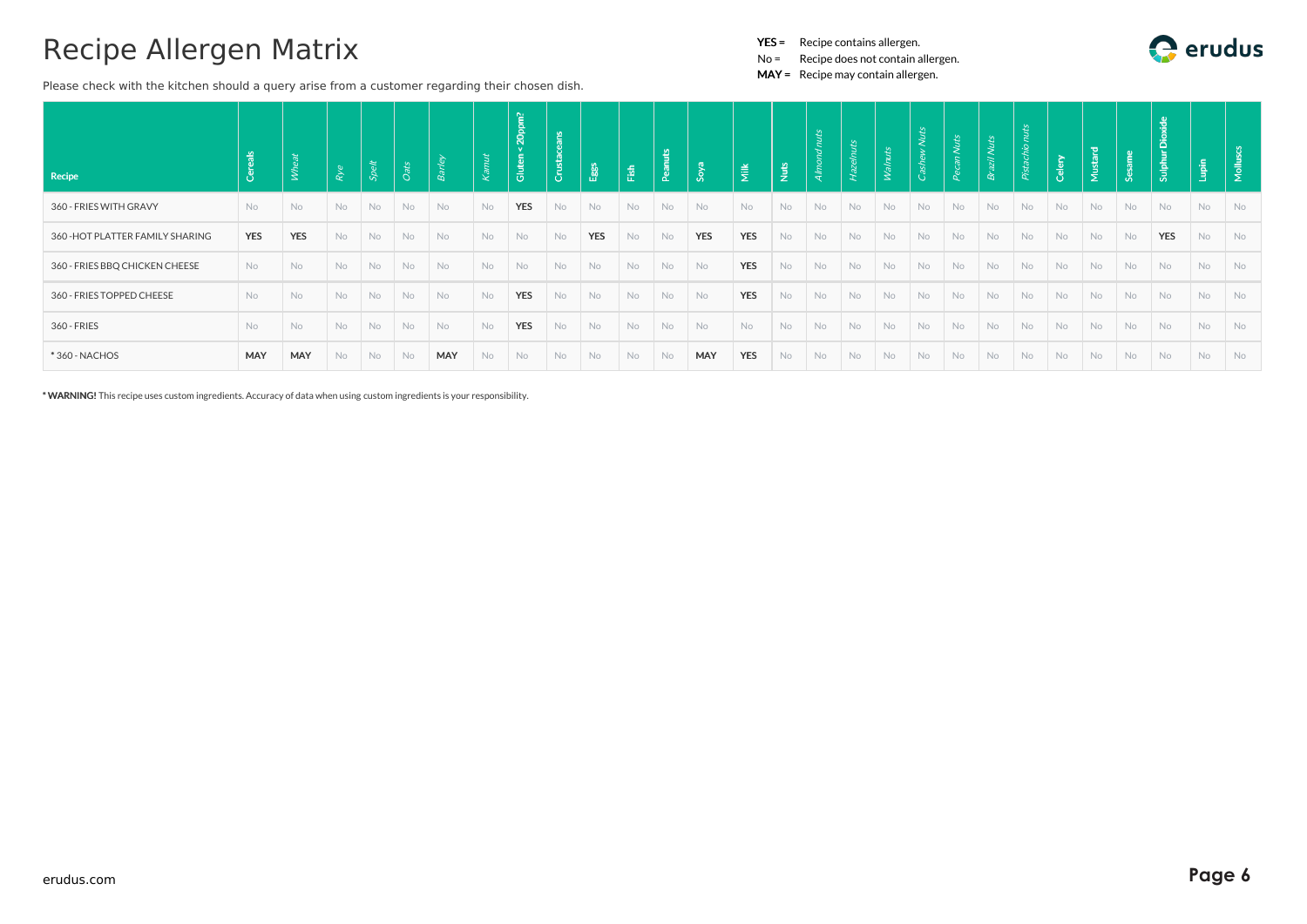Please check with the kitchen should a query arise from a customer regarding their chosen dish.

YES = Recipe contains allergen.

No = Recipe does not contain allergen.

MAY = Recipe may contain allergen.

| Recipe                                        | Cereals    | Йψ         | Rye       | <b>Spei</b> | Oats      | R <sub>3</sub> | Kamut | 20pm?<br><b>Cluten</b> | Crusta    | Eggs       | Fish       |           | Soya      | $\frac{3}{2}$ | $\frac{1}{2}$ | nuts<br>Almo | Hazelnuts | Walnuts |           | -ši       | <b>Nuts</b> | $\mathfrak{S}$ |           | stard | ക്         | Dioxide<br>Sulphur | Lupin     | $\frac{1}{2}$ |
|-----------------------------------------------|------------|------------|-----------|-------------|-----------|----------------|-------|------------------------|-----------|------------|------------|-----------|-----------|---------------|---------------|--------------|-----------|---------|-----------|-----------|-------------|----------------|-----------|-------|------------|--------------------|-----------|---------------|
| *360 - PANINI - ONION ROCKET BRIE             | <b>YES</b> | <b>YES</b> | MAY       | <b>No</b>   | MAY       | <b>MAY</b>     | No    | No                     | <b>No</b> | MAY        | No         | <b>No</b> | <b>No</b> | <b>YES</b>    | <b>No</b>     | No           | No        | No      | <b>No</b> | <b>No</b> | <b>No</b>   | No             | <b>No</b> | No    | MAY        | No                 | No        | No            |
| 360 - PANINI - SUN DRIED TOMATO<br>MOZZ PESTO | <b>YES</b> | <b>YES</b> | MAY       | <b>No</b>   | MAY       | <b>MAY</b>     | No    | No                     | <b>No</b> | MAY        | <b>No</b>  | <b>No</b> | <b>No</b> | <b>YES</b>    | No            | <b>No</b>    | No        | No      | <b>No</b> | <b>No</b> | <b>No</b>   | No             | <b>No</b> | No    | MAY        | <b>YES</b>         | <b>No</b> | <b>No</b>     |
|                                               |            |            |           |             |           |                |       |                        |           |            |            |           |           |               |               |              |           |         |           |           |             |                |           |       |            |                    |           |               |
| 360 - JACKET CHEESE BEANS MAIN                | No         | No         | No        | No          | No        | No             | No    | <b>YES</b>             | No        | No         | No         | No        | No        | <b>YES</b>    | No            | No           | No        | No      | No        | <b>No</b> | <b>No</b>   | No             | No        | No    | No         | No                 | No        | No            |
| 360 - JACKET POTATO TUNA MAYO<br><b>MAIN</b>  | <b>No</b>  | No         | <b>No</b> | No          | <b>No</b> | <b>No</b>      | No    | No                     | No        | <b>YES</b> | YES        | No        | <b>No</b> | No            | No            | <b>No</b>    | No        | No      | No        | <b>No</b> | <b>No</b>   | No             | <b>No</b> | No    | No         | No                 | No        | No            |
|                                               |            |            |           |             |           |                |       |                        |           |            |            |           |           |               |               |              |           |         |           |           |             |                |           |       |            |                    |           |               |
| 360 - PANINI CHEESE AND HAM                   | <b>YES</b> | <b>YES</b> | MAY       | <b>No</b>   | MAY       | MAY            | No    | No                     | <b>No</b> | MAY        | <b>No</b>  | <b>No</b> | No        | YES           | No            | No           | No        | No      | <b>No</b> | <b>No</b> | <b>No</b>   | No             | <b>No</b> | No    | MAY        | <b>No</b>          | No        | <b>No</b>     |
| 360 - PANINI BBQ CHICKEN CHEESE               | <b>YES</b> | <b>YES</b> | MAY       | <b>No</b>   | MAY       | <b>MAY</b>     | No    | No                     | <b>No</b> | MAY        | No         | <b>No</b> | <b>No</b> | <b>YES</b>    | No            | No           | No        | No      | No        | No        | <b>No</b>   | No             | No        | No    | MAY        | <b>YES</b>         | <b>No</b> | <b>No</b>     |
| 360 - PANINI TUNA MAYO                        | <b>YES</b> | <b>YES</b> | MAY       | <b>No</b>   | MAY       | <b>MAY</b>     | No    | No                     | <b>No</b> | <b>YES</b> | <b>YES</b> | No        | No        | <b>YES</b>    | No            | No           | No        | No      | No        | No        | <b>No</b>   | No             | No        | No    | <b>MAY</b> | <b>No</b>          | <b>No</b> | No.           |

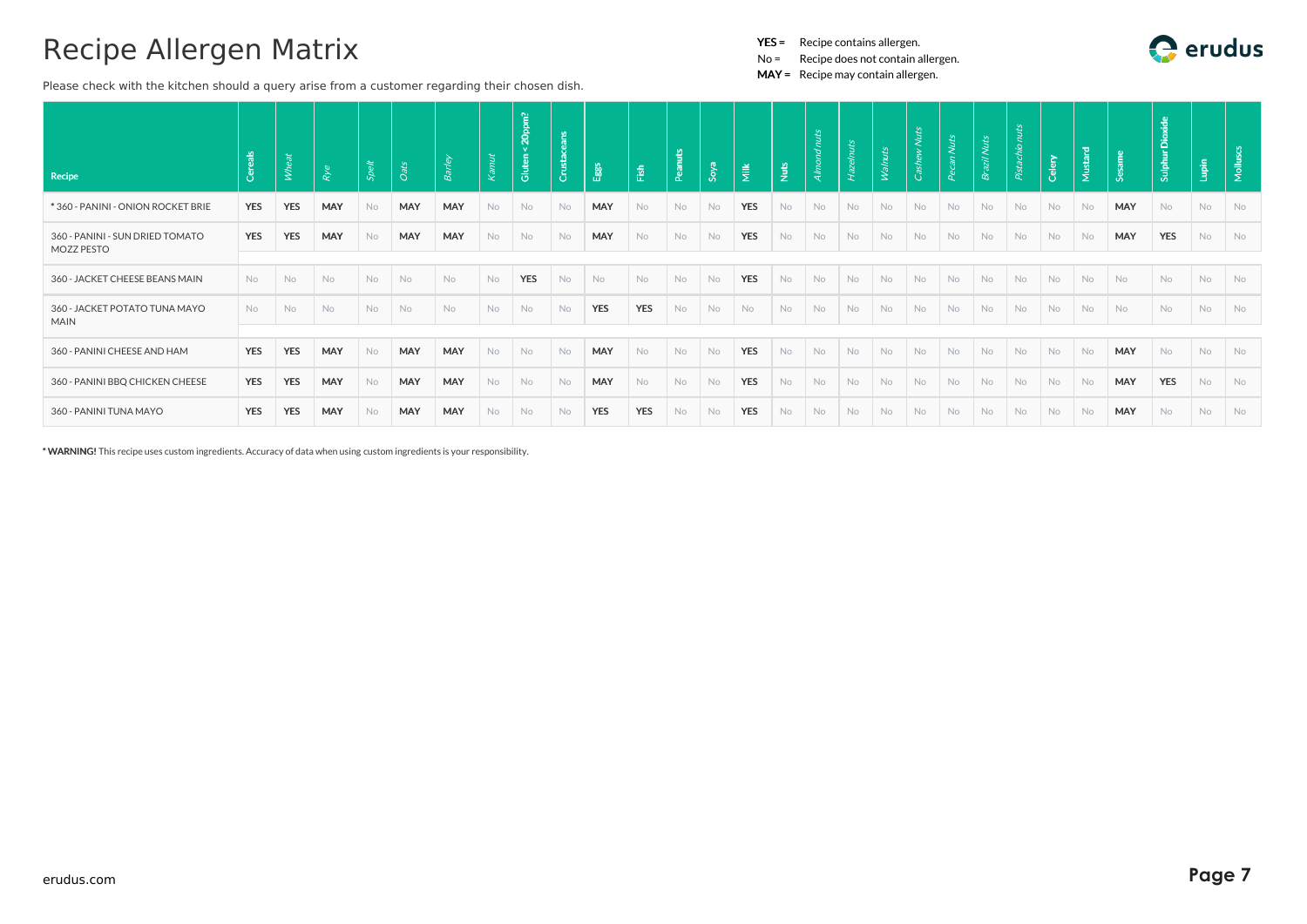Please check with the kitchen should a query arise from a customer regarding their chosen dish.

YES = Recipe contains allergen.

No = Recipe does not contain allergen.

| <b>Recipe</b>                    | ඊ          | Whe        | Rye       | Spei | Oats      | $\mathcal{S}_{\mathcal{C}}$ |                | 省<br>$\Delta$<br>ō<br>冨 | Crust     | Egg       | Fish       |           | Soya       | $\tilde{\overline{\underline{\pi}}}$ | $\frac{1}{2}$ |           | huts      | Veyl      | <b>Nuts</b><br>Cash | an Nuts | Brazil Nuts | Æ<br>Pista | ्छ        | ಾ         |           | <b>Dioxide</b><br>Sulphur | Lupin | Mollu      |
|----------------------------------|------------|------------|-----------|------|-----------|-----------------------------|----------------|-------------------------|-----------|-----------|------------|-----------|------------|--------------------------------------|---------------|-----------|-----------|-----------|---------------------|---------|-------------|------------|-----------|-----------|-----------|---------------------------|-------|------------|
|                                  |            |            |           |      |           |                             |                |                         |           |           |            |           |            |                                      |               |           |           |           |                     |         |             |            |           |           |           |                           |       |            |
| 360 - CHEESE PASTA MAIN          | <b>YES</b> | <b>YES</b> | <b>No</b> | No   | <b>No</b> | <b>No</b>                   | <b>No</b>      | No                      | No        | No.       | No         | <b>No</b> | <b>YES</b> | <b>YES</b>                           | No.           | <b>No</b> | No        | <b>No</b> | <b>No</b>           | No      | <b>No</b>   | <b>No</b>  | <b>No</b> | No        | No        | No                        | No    | No         |
| 360 - TIKKA MASALA MAIN          | <b>YES</b> | <b>YES</b> | No.       | No   | No        | <b>No</b>                   | <b>No</b>      | <b>No</b>               | No        | <b>No</b> | No         | <b>No</b> | <b>No</b>  | <b>YES</b>                           | No.           | <b>No</b> | <b>No</b> | <b>No</b> | <b>No</b>           | No      | <b>No</b>   | <b>No</b>  | <b>No</b> | No        | <b>No</b> | No                        | No    | <b>No</b>  |
| 360 - PESTO PASTA MAIN           | <b>YES</b> | <b>YES</b> | No        | No   | No        | <b>No</b>                   | <b>No</b>      | No                      | No        | No        | No         | No        | MAY        | <b>YES</b>                           | No            | No        | <b>No</b> | <b>No</b> | No                  | No      | No          | No         | No        | No        | No        | <b>YES</b>                | No    | <b>No</b>  |
| 360 - VEGGIE CURRY MAIN          | <b>YES</b> | <b>YES</b> | No        | No   | No        | No                          | N <sub>o</sub> | <b>No</b>               | No        | <b>No</b> | No         | No        | No         | No                                   | No            | No        | No        | <b>No</b> | No                  | No      | No          | No         | No.       | No        | No        | No                        | No    | <b>No</b>  |
| 360 - COD GOUJONS & CHIPS MAIN   | <b>YES</b> | <b>YES</b> | <b>No</b> | No   | No        | No                          | No             | No                      | MAY       | <b>No</b> | <b>YES</b> | <b>No</b> | No         | MAY                                  | No            | <b>No</b> | No        | <b>No</b> | No                  | No      | No          | No         | No        | No        | No        | No                        | No    | <b>MAY</b> |
| 360 - TOMATO AND HERB PASTA MAIN | <b>YES</b> | <b>YES</b> | <b>No</b> | No   | No        | No                          | <b>No</b>      | <b>No</b>               | <b>No</b> | <b>No</b> | <b>No</b>  | <b>No</b> | MAY        | MAY                                  | <b>No</b>     | <b>No</b> | <b>No</b> | <b>No</b> | <b>No</b>           | No      | <b>No</b>   | No         | <b>No</b> | <b>No</b> | No        | No                        | No    | No         |

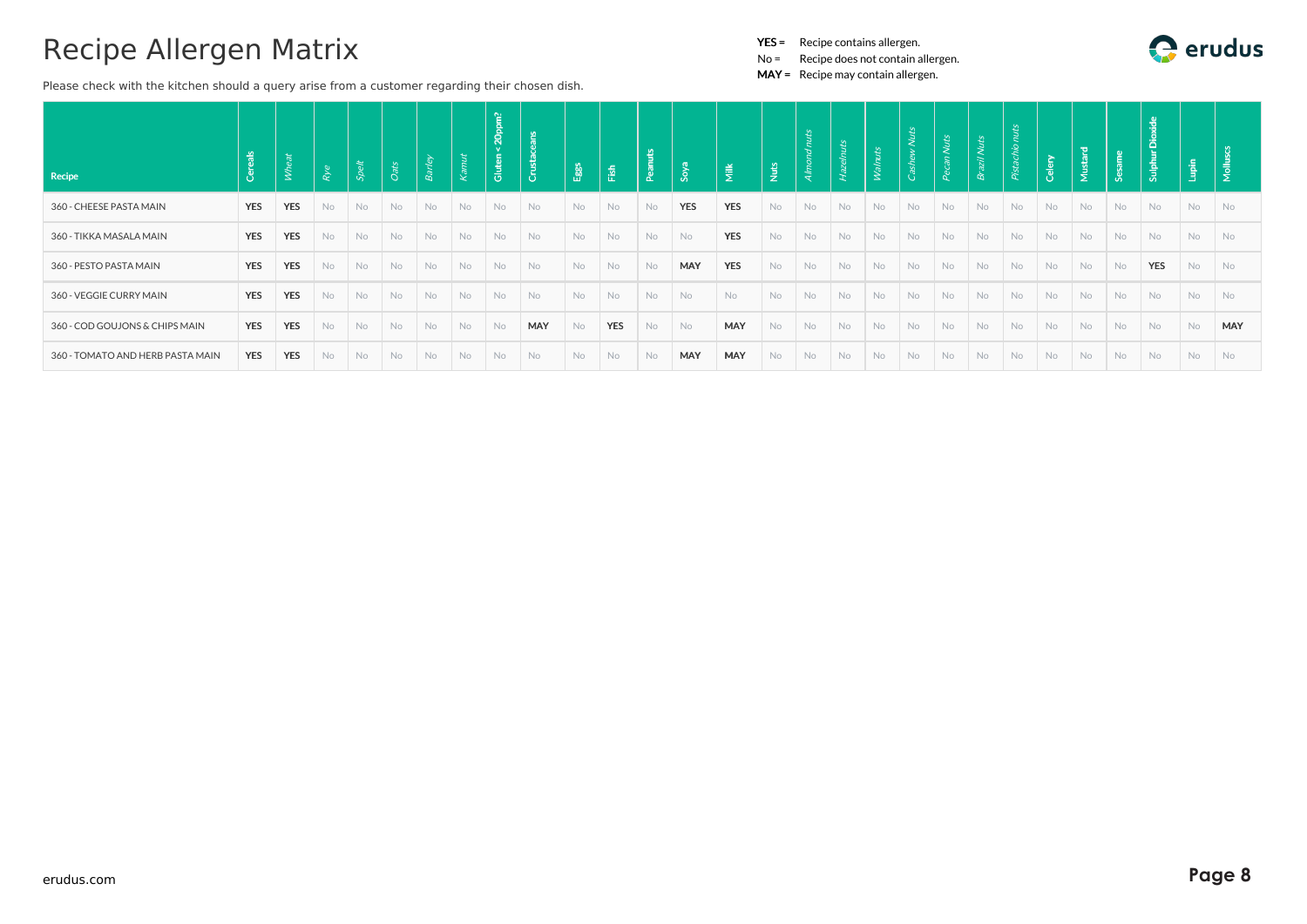Please check with the kitchen should a query arise from a customer regarding their chosen dish.

No = Recipe does not contain allergen.

MAY = Recipe may contain allergen.

| Recipe                                  | Cereals    | Μħ,        | Rye       | Spelt | Oats      | <b>Barley</b> | K <sub>ann11</sub> | 20ppm?<br>Gluter |           | Eggs       | 歪         | 꼭         | Soya       | Ĕ          | <b>Nuts</b> | dnuts<br>Almo. | Hazelnuts | Walnuts   | <b>Vuts</b><br>Cash |           | uts       | nuts<br>$\sigma$ .<br>Pista | Celery    | Mustard   |           | Dioxide<br>Sulphur | Lupin     | Mollus    |
|-----------------------------------------|------------|------------|-----------|-------|-----------|---------------|--------------------|------------------|-----------|------------|-----------|-----------|------------|------------|-------------|----------------|-----------|-----------|---------------------|-----------|-----------|-----------------------------|-----------|-----------|-----------|--------------------|-----------|-----------|
| *360 - PIZZA - VEGETARIAN               | <b>YES</b> | <b>YES</b> | <b>No</b> | No    | <b>No</b> | <b>No</b>     | <b>No</b>          | <b>No</b>        | <b>No</b> | MAY        | <b>No</b> | <b>No</b> | MAY        | <b>YES</b> | <b>No</b>   | No             | No        | <b>No</b> | <b>No</b>           | No.       | No        | <b>No</b>                   | <b>No</b> | <b>No</b> | <b>No</b> | <b>No</b>          | <b>No</b> | <b>No</b> |
| *360 - PIZZA - CHICKEN TIKKA            | YES        | <b>YES</b> | <b>No</b> | No    | No        | No            | <b>No</b>          | No.              | No        | MAY        | <b>No</b> | No        | MAY        | <b>YES</b> | No          | No             | No        | No        | No                  | <b>No</b> | No        | No                          | No        | No        | No        | No                 | <b>No</b> | <b>No</b> |
| *360 - PIZZA - HAWAIIAN                 | <b>YES</b> | <b>YES</b> | <b>No</b> | No    | No        | No            | <b>No</b>          | No.              | No        | MAY        | <b>No</b> | No        | MAY        | <b>YES</b> | No          | No             | No        | No        | No                  | No        | No        | No                          | MAY       | MAY       | No        | No                 | <b>No</b> | <b>No</b> |
| *360 - PIZZA - MEAT LOVER               | <b>YES</b> | <b>YES</b> | <b>No</b> | No    | <b>No</b> | <b>No</b>     | <b>No</b>          | No.              | No        | <b>MAY</b> | <b>No</b> | No        | MAY        | <b>YES</b> | <b>No</b>   | <b>No</b>      | No        | No        | <b>No</b>           | <b>No</b> | <b>No</b> | No                          | MAY       | MAY       | <b>No</b> | <b>No</b>          | <b>No</b> | <b>No</b> |
| *360 - PIZZA - EXTRA CHEESY BBQ         | <b>YES</b> | <b>YES</b> | <b>No</b> | No    | No        | No            | <b>No</b>          | No.              | No        | MAY        | <b>No</b> | No        | MAY        | <b>YES</b> | No          | No             | No        | No        | No                  | No        | No        | No                          | No        | No        | No        | <b>YES</b>         | <b>No</b> | <b>No</b> |
| *360 - PIZZA - CHICKEN AND<br>SWEETCORN | YES        | <b>YES</b> | <b>No</b> | No    | No        | No            | No                 | No.              | No        | MAY        | No        | No        | <b>MAY</b> | YES        | <b>No</b>   | No             | No        | No        | No                  | No        | No        | No                          | No        | No        | No        | No                 | No        | <b>No</b> |
|                                         |            |            |           |       |           |               |                    |                  |           |            |           |           |            |            |             |                |           |           |                     |           |           |                             |           |           |           |                    |           |           |
| *360 - PIZZA - PEPPERONI                | <b>YES</b> | <b>YES</b> | <b>No</b> | No    | No        | No            | <b>No</b>          | <b>No</b>        | No        | MAY        | No        | <b>No</b> | MAY        | <b>YES</b> | No          | No             | No        | No        | No                  | No        | No        | No                          | <b>No</b> | MAY       | <b>No</b> | No                 | No        | <b>No</b> |
| *360 - PIZZA - MARGHERITA               | <b>YES</b> | <b>YES</b> | No        | No    | No        | No            | No                 | No.              | No        | MAY        | No.       | No        | MAY        | <b>YES</b> | No          | No             | No        | No        | No                  | No        | No        | <b>No</b>                   | <b>No</b> | <b>No</b> | <b>No</b> | <b>No</b>          | No        | No.       |